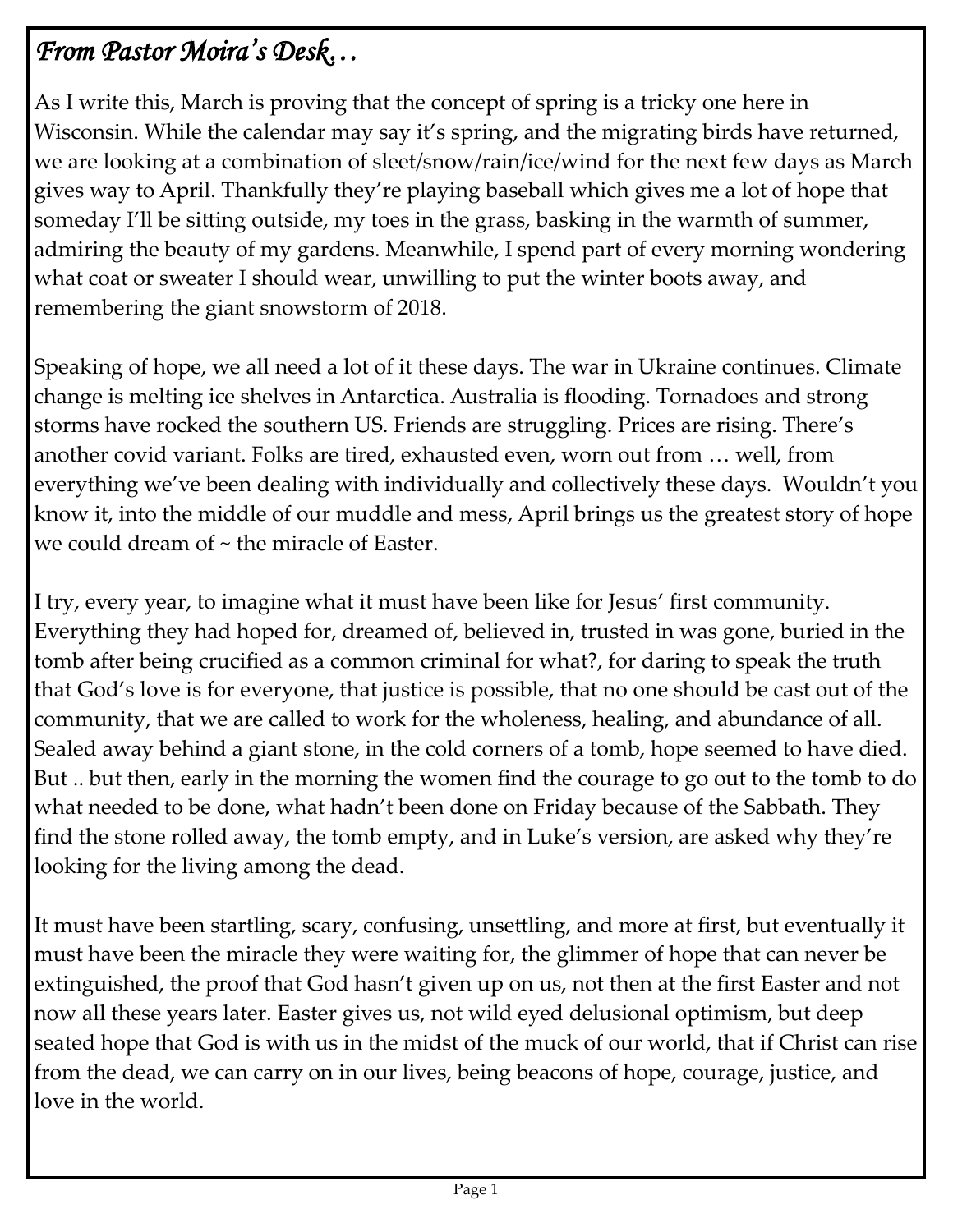And the thing that will always give me hope, no matter the circumstances of my life or the life of the world, is that the resurrection isn't something that's saved for a particular day in March or April. The resurrection isn't limited to Easter Sunday. It's something that happens to us each and every day, sometimes in big and dramatic ways and at other times in small and quiet ways. The resurrection is God coming into our hearts and lives and planting a little seed of hope, a little bit of courage, a little drop of love, a little speck of faith that we might carry on, that we might share our hope, and courage, and love, and faith with a world so desperately in need. As we come to this year's celebration of the resurrection on Easter weekend, I pray we might all find the little Easters in our lives, the little moments where the Holy One breaks through, reaches into our hearts, minds, and souls, and reminds us that we are God's beloved children. And I pray we might take that out into our lives, wherever we find ourselves, that God's kingdom of abundance and promise might come for all creation.

# *In peace and grace, Pastor Moira*

# **Mark Your Calendars**

**May 8th Mother's Day & Celebration of the Christian Family Home** 9am multigenerational Sunday school with snacks 10:15am Worship

# **May 22nd ~ Celebration Sunday**

Worship at 10:15am to celebrate everyone who makes our parish so incredibly special. We have a cooking theme this year so get out those aprons & oven mitts!

## **Pastor Moira's 20th Anniversary**

The folks at Trinity & Cecil are throwing a party and want YOU to come & celebrate!

# **Saturday May 21st Village Park Pavilion, Bonduel** Gathering & Fellowship ~ Noon

Food & Festivities ~ 1pm

# **RSVP by May 8th**

**Questions? Or to RSVP** Cecil ~ Michelle Hert (920-676-3644) Trinity ~ Mona Ashenbrenner (715-851-2104) Black Creek ~ Pat Schomisch (920-984-3233)

*There is a collection for gifts & to offset costs. You can make checks out to church & talk with the church contact person for more information.*

> *Also, the details are a SURPRISE to Pastor Moira, so shhhhh!*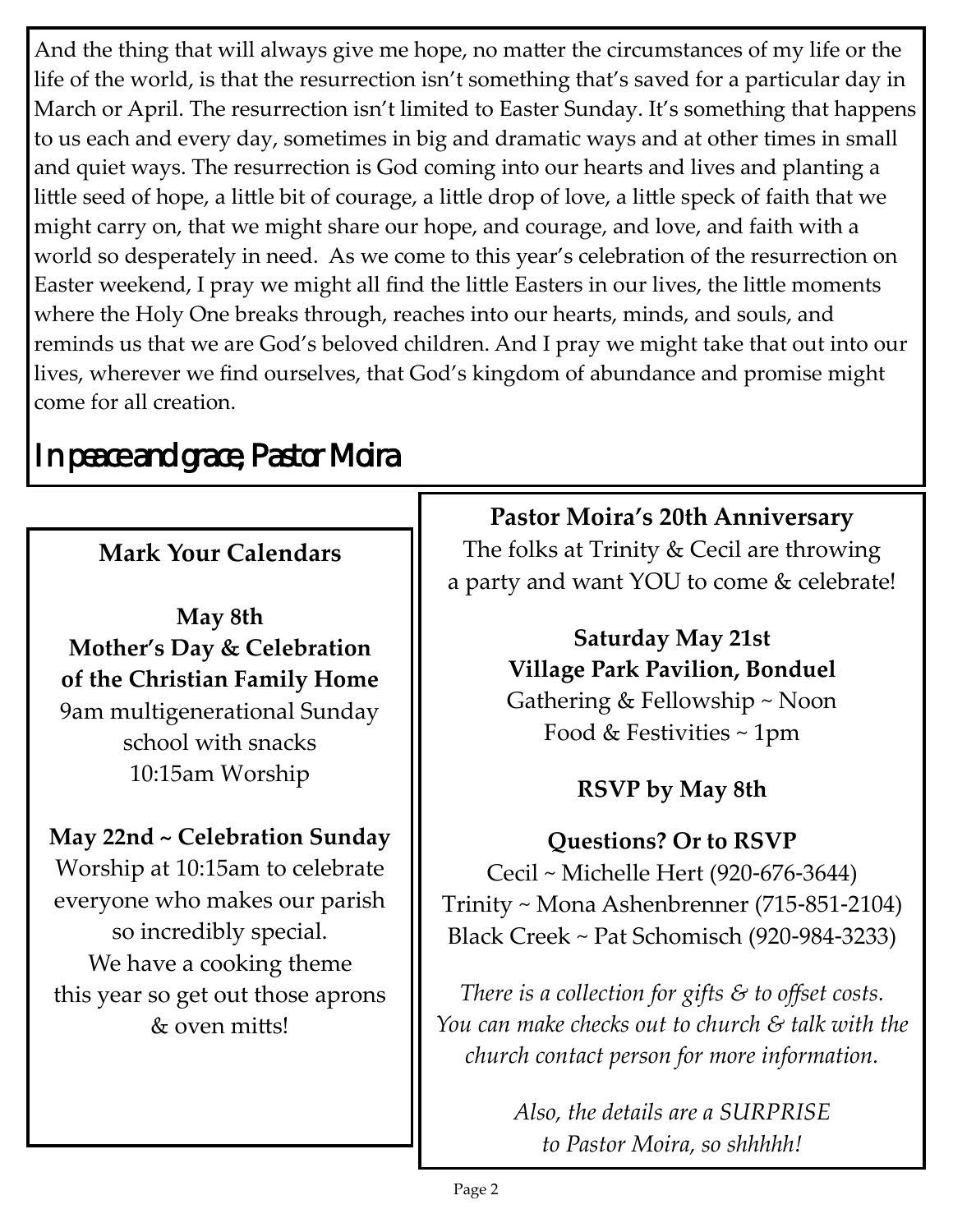## *Church Council "Preliminary" Meeting Minutes March 8, 2022*

The meeting was called to order by President Pat Schomisch with Trevor Rohloff, Todd St. John, Lizzie Tesch, Dallas Waterstradt, Connie Wheeler and Pastor Moira Finley present.

The meeting was opened with a prayer from Pastor Moira Finley.

A motion was made by Todd St. John and seconded by Dallas Waterstradt to accept the minutes from last month. Motion passed.

A motion was made by Connie Wheeler and seconded by Trevor Rohloff to accept the Financial Secretary's and Treasurer's reports. Motion passed.

## **Pastors Report**

- Conducted in person and virtual Worship Services, 4 funerals, 1 baptism
- Attended church meetings, administrative meetings, and group meetings

• Met with new pastor of Peace UCC Shawano, attended the Salvation appreciation dinner, and attended Black Creek Lions chili supper.

## **Committee Reports**

**Membership:** Nothing new to report.

**Christian Ed:** The children sang on March 6th. The next meeting will be April 5th at 7:00 pm.

**Music / Worship:** Next meeting will be May 15th after worship service.

**House/Building Grounds:** Had a second service call on the large refrigerator in the kitchen, the thermostat was replaced and is now working. The Women's Guild paid for this repair as well as the first service call. The elevator passed inspection and now needs a 10 digit phone number.

**Stewardship:** For the month of March we will be collecting for One Great Hour of Sharing (OGHS) which is an offering of the entire UCC for emergencies and disaster relief. The Stewardship months were looked at and there were some changes made.

**Cemetery:** Burial of John Shepard on 2/15/22.

**Endowment:** Transfer of funds was finally straightened out; they had sent Steve Hanson the wrong forms for distributing it to various investment accounts.

**Women's Guild:** They met on March 2, 2022. They now have a debit card attached to their checking account to simplify purchases. They will be replacing the curtains in the Fellowship Hall and Kitchen. They paid for the service calls for the refrigerator.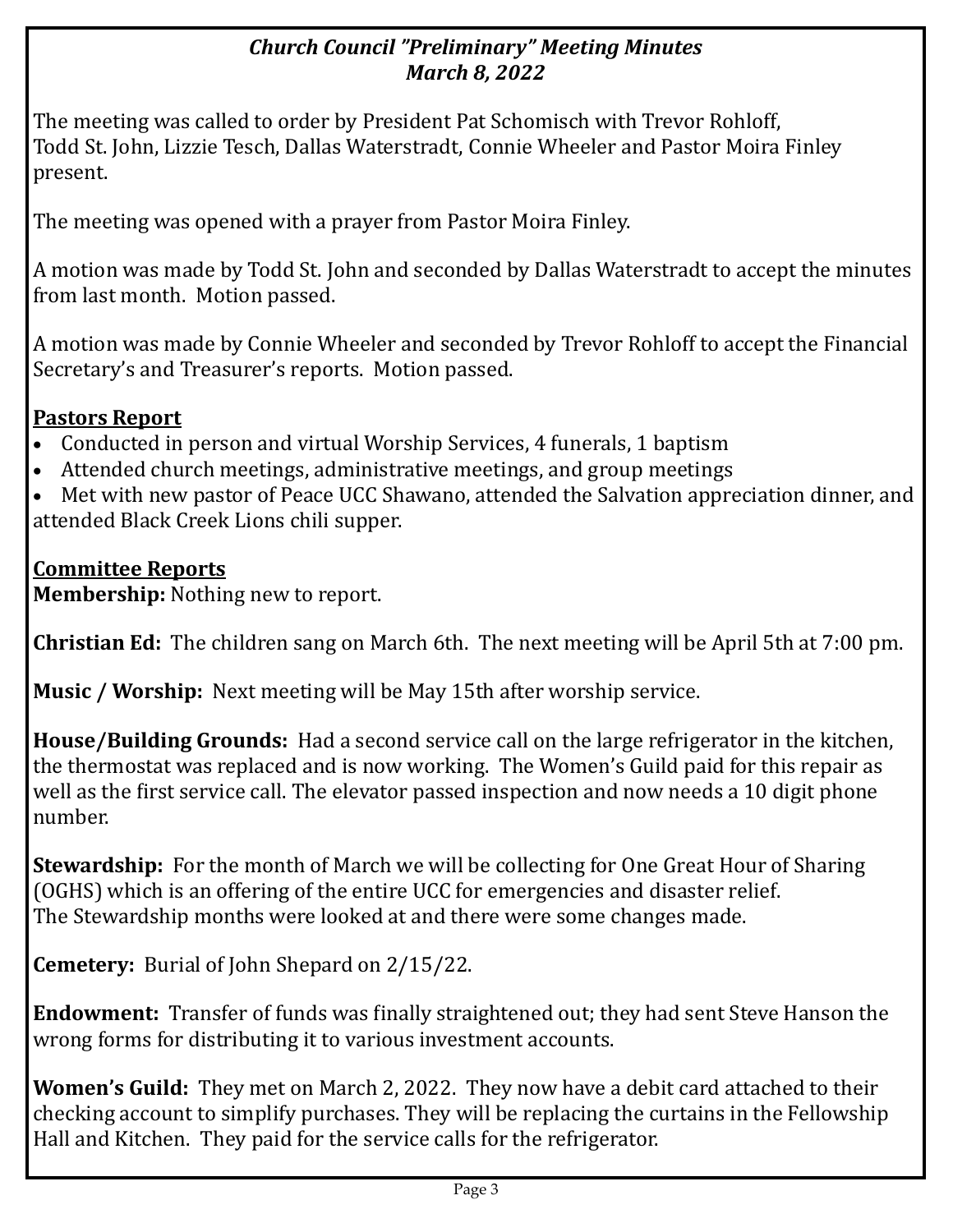### **Old Business:**

• Gary is working on quotes for the plastering.

• The council looked over the By-Laws and didn't see any changes. This will be brought to the congregation on May 22 in the congregational meeting. There will be listening sessions the 3 weeks prior to the meeting. The packet will be ready to be handed out on Easter. The Congregational Meeting will be May 22 after worship service. We will be discussing the garden, plastering and the by-laws.

## **New Business:**

- Pastor Moira will be getting out some information on the Ukraine collection.
- The Rummage Sale is set for June 16, 17, 18, 23, 24, and 25.

## **Prayers and Thank You's**:

Denis Shepard, Pastor Lynn (Appleton UCC)

A motion was made by Trevor Rohloff and seconded by Connie Wheeler to adjourn the meeting. Motion passed.

**Next Council Meeting** will be April 12, 2022 at 6:30 pm.

# **Special Offering For Ukraine**

Working with our partner church, the Reformed Church in Hungary, the United Church of Christ is collecting funds to help refugees and others displaced, wounded, and in need because of war in Ukraine. There are many organizations collecting and sending resources, but this is the one that we feel will most directly get funds to those in need.

There are offering envelopes at all three churches (look for the Ukrainian flag). Please make checks out to church and put "Ukraine Aid" in the memo line. We will collect through at least the end of April.

If you are interested in working with another organization to send relief, please make sure you have checked that the greatest portion of funds you send will actually reach those on the ground and in need. Do some research and if you need help with that research, please be in touch and I can help you make sure your funds end up where they need to be. ~ Pastor Moira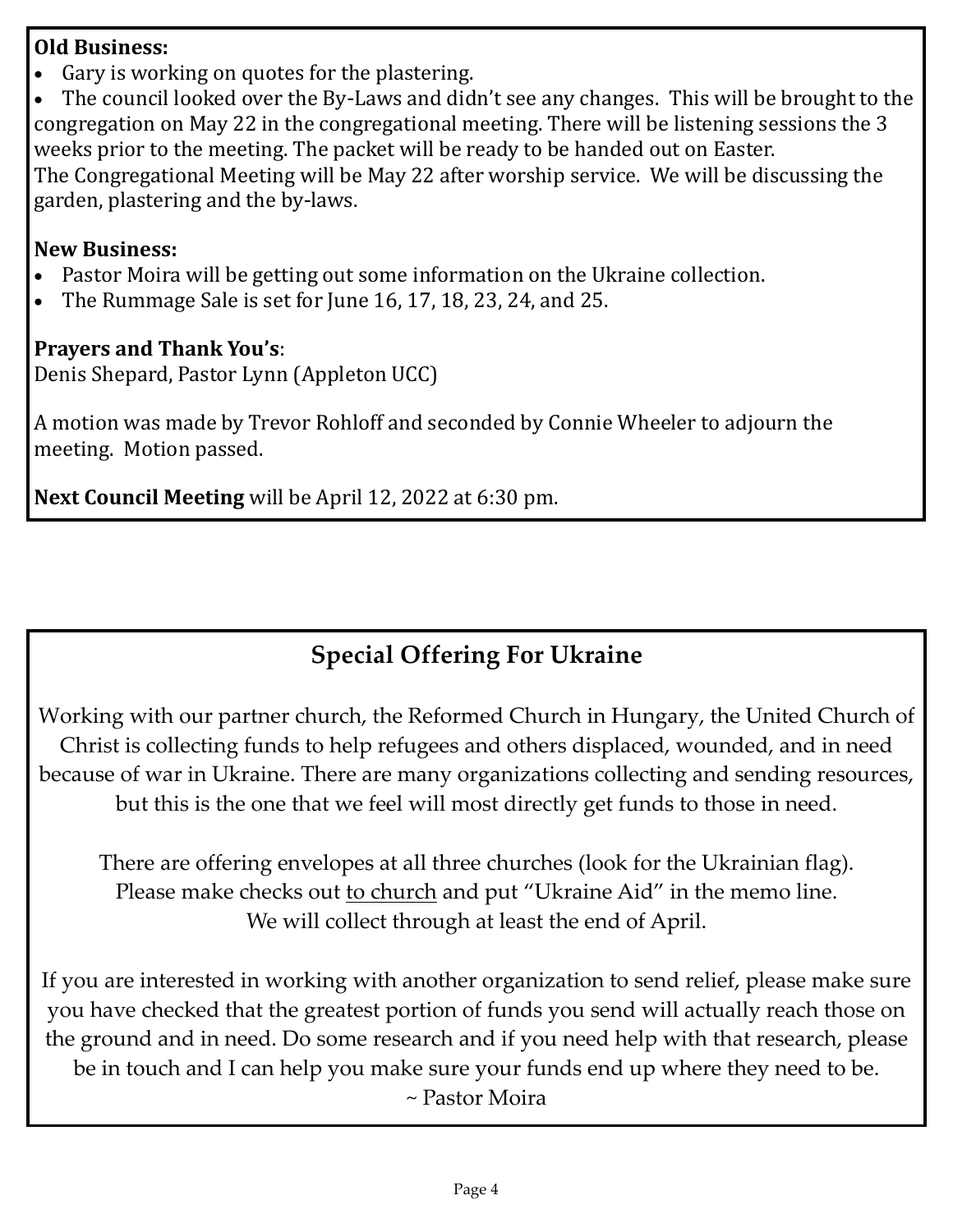# **Parish Celebrations**

*If your special day is incorrect, please let Pastor Moira know.*

# **March Birthdays**

- 1st … Elton Wendt
- 2nd … Grace Krull
- 3rd … Val Abel
- 4th … Sadie Fenske
- 9th … Denis Shepard
- 14th … Berniece Shepard
- 16th … Noah St. John
- 17th … Tanner St. John
- 19th … Steve Sassman
- 23rd … David Tesch
- 24th … Marian Goodwin Eliana Roesler
- 25th … Bridget Shepard
- 28th … Esther Meyer David Rohloff
- 30th … Ken Melchert

# **March Anniversaries**

April 30th Dallas & Lisa Waterstradt

# **Rummage Sale**

Thursday - Saturday June 16, 17 & 18 June 23, 24 & 25 You can bring things to the yellow room now!

# **Scripture Readings**

## **Sunday April 3, 2022**

*Fifth Sunday of Lent* Psalm 126 Luke 18.9-14

## **Sunday April 10, 2022**

*Palm & Passion Sunday* Luke 19.29-49, 45-48 Luke 22.1-23

## **Thursday April 14, 2022**

*Maundy Thursday* 1 Corinthians 11.23-26 John 13.1-20

## **Friday April 15, 2022**

*Holy Friday* Luke 22.39-23.56

## **Saturday & Sunday April 16 & 17**

*Easter Weekend* Acts 10.34-43 Luke 24.1-12

## **Sunday April 24, 2022**

*Break The Silence Sunday* John 20.19-31

# **Sunday May 1, 2022**

*Confirmation* Acts 9.1-20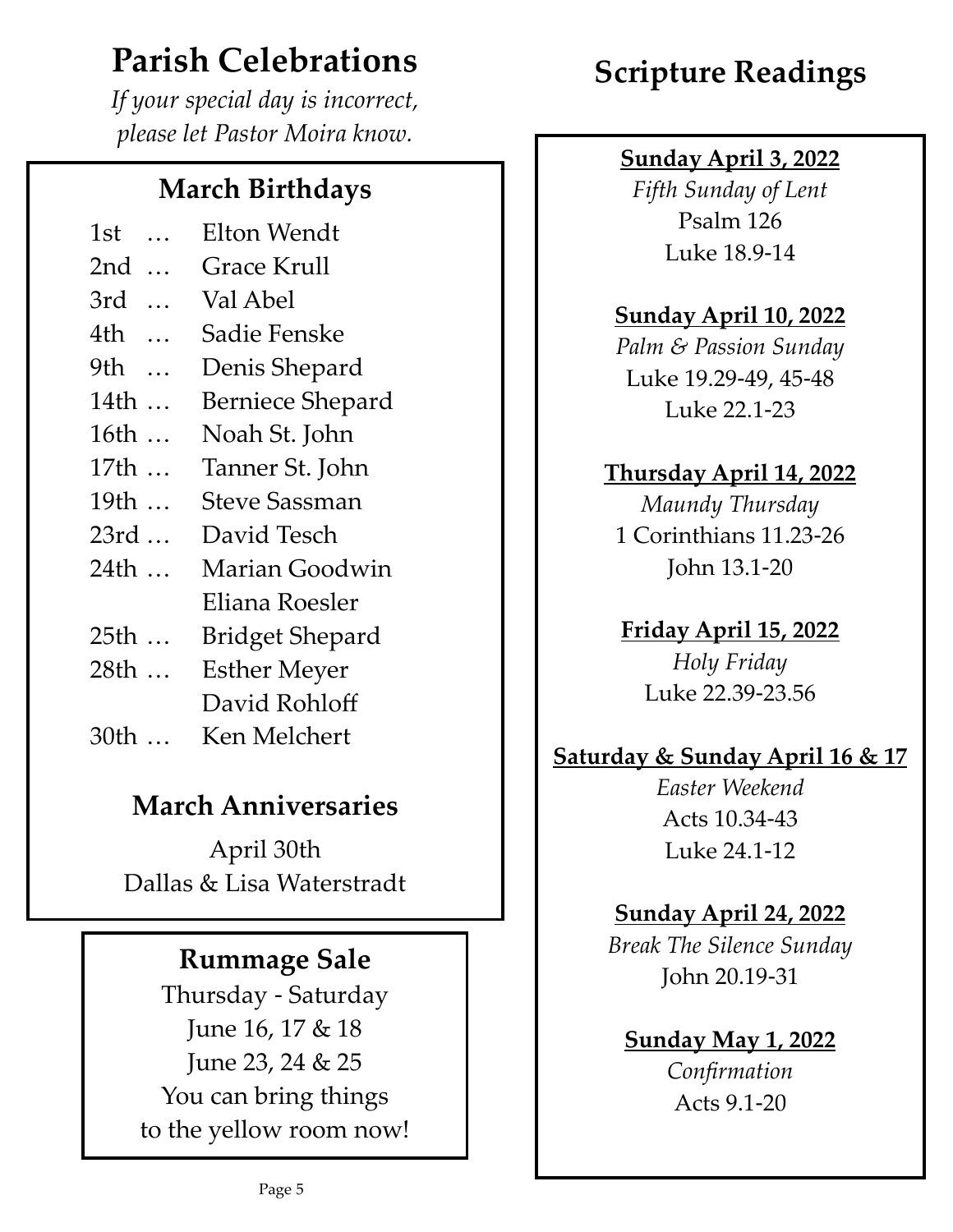# *Reader & Greeter Schedule*

If you are not able to make it on your assigned day, please let Connie Wheeler & Pastor Moira know. Greeters also help serve communion.

### **April 3, 2022 ~ Communion**

Reader Sue Biese Greeters Joe Biese Sue Biese Mike Rohloff Connie Rohloff

### **April 10, 2022**

| Reader Connie Wheeler |
|-----------------------|
| Greeters Gene Blake   |
| Audrey Hooyman-Blake  |

## **April 17, 2022 ~ Easter Sunday Communion**

| Reader   | <b>Bob Menning</b>     |
|----------|------------------------|
| Greeters | <b>Bob Menning</b>     |
|          | Carla Menning          |
|          | Connie Wheeler         |
|          | Hollie Wheeler         |
|          | <b>Sally Dickinson</b> |

### **April 24, 2022**

| Reader   | Roberta Lorenz |
|----------|----------------|
| Greeters | Mark Hooyman   |
|          | Kelcie Hooyman |

### **May 1, 2022 ~ Communion & Confirmation**

Reader Robin Schmidt Greeters Steve Schomisch Pat Schomisch Robin Schmidt Jan Rohloff

## **May 8, 2022**

Reader Jim Rucci Greeters **Iim Rucci** Keith Kruse

### **May 15, 2022**

Reader Tanner St. John Greeters Tanner St. John Todd St. John

#### **May 22, 2022 ~ Celebration Sunday**

| Reader | Jan Rohloff             |
|--------|-------------------------|
|        | Greeters Connie Rohloff |
|        | Mike Rohloff            |

### **May 29, 2022 ~ Memorial Day Weekend**

| Reader | Vi Brown-Luebke          |
|--------|--------------------------|
|        | Greeters Vi Brown-Luebke |
|        | Darwin Ethington         |

## **June 5, 2022 ~ Pentecost & Communion**

| Reader   | Randy Miller         |
|----------|----------------------|
| Greeters | Gary Vander Linden   |
|          | Bonnie Vander Linden |
|          | Randy Miller         |
|          | Lisa Waterstradt     |

#### **June 12, 2022**

| Reader | Robin Schmidt          |
|--------|------------------------|
|        | Greeters Barry Zuleger |
|        | <b>Steve Hanson</b>    |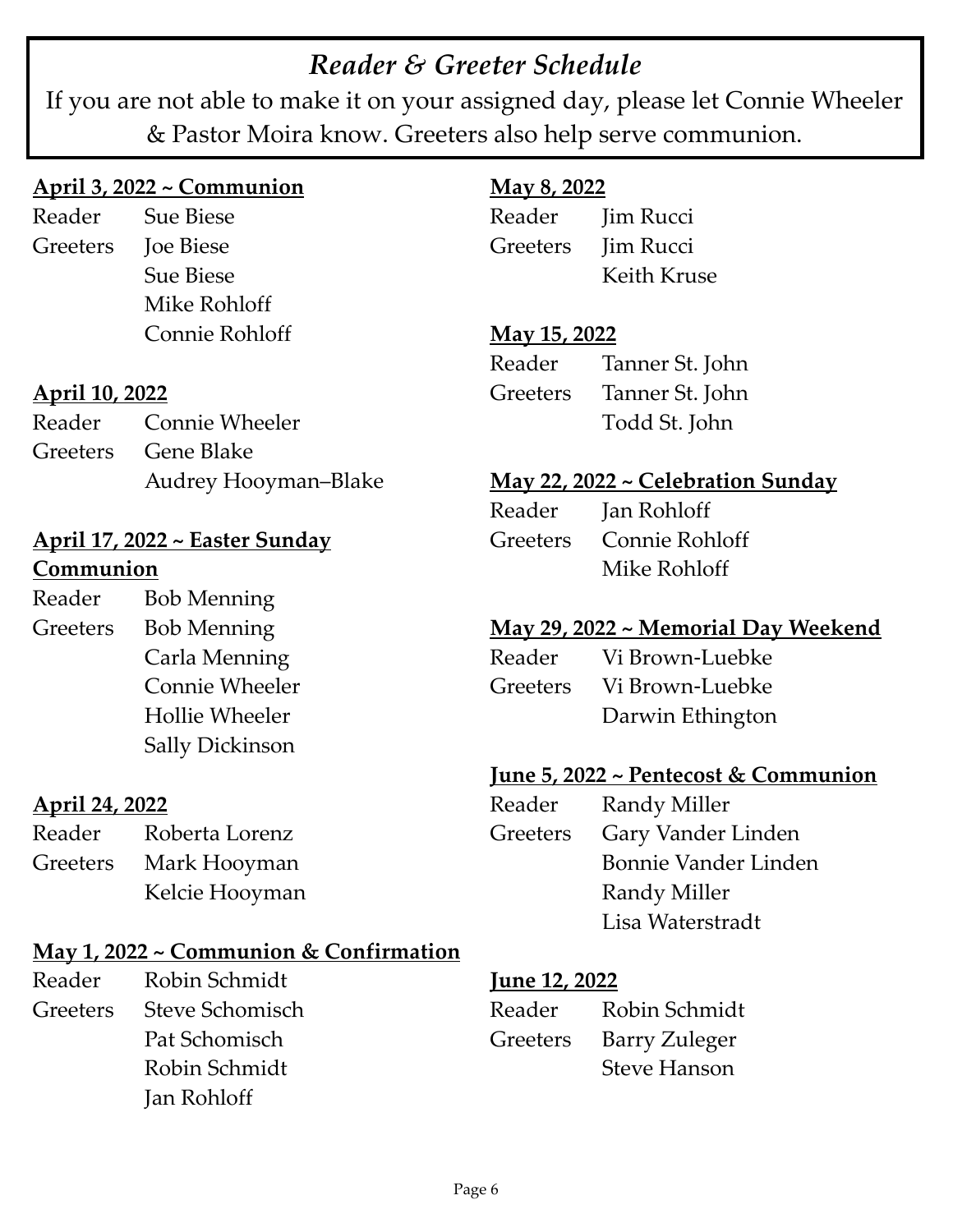|                                         |          |                                                                             |                                     |           | St. John's United Church of Christ Financial Secretary's Report ~ FEBRUARY 2022                                                                                                                                                  |              |
|-----------------------------------------|----------|-----------------------------------------------------------------------------|-------------------------------------|-----------|----------------------------------------------------------------------------------------------------------------------------------------------------------------------------------------------------------------------------------|--------------|
|                                         | 2/6/2022 | 2/13/2022                                                                   | 2/20/2022                           | 2/27/2022 | <b>Direct</b><br>Deposit                                                                                                                                                                                                         | <b>Total</b> |
| Checking<br>deposit                     | 1,808.00 | 873.00                                                                      | 830.50                              | 1,318.00  | 300.00                                                                                                                                                                                                                           | 5,129.50     |
|                                         |          |                                                                             |                                     |           |                                                                                                                                                                                                                                  |              |
|                                         |          |                                                                             | <b>Member Giving Towards Budget</b> |           |                                                                                                                                                                                                                                  |              |
|                                         | 2/6/2022 | 2/13/2022                                                                   | 2/20/2022                           | 2/27/2022 | <b>Direct</b><br>Deposit                                                                                                                                                                                                         | <b>Total</b> |
| <b>General Fund</b>                     | 1,767.00 | 773.00                                                                      | 778.00                              | 1,228.00  | 300.00                                                                                                                                                                                                                           | 4,846.00     |
| <b>Fuel Fund</b>                        | 41.00    |                                                                             |                                     |           |                                                                                                                                                                                                                                  | 41.00        |
| <b>Total</b><br>Member<br>Contributions | 1,808.00 | 773.00                                                                      | 778.00                              | 1,228.00  | 300.00                                                                                                                                                                                                                           | 4,887.00     |
|                                         |          |                                                                             |                                     |           |                                                                                                                                                                                                                                  |              |
|                                         |          |                                                                             |                                     |           | <b>Other Income</b> (in & out funds and income for designated purposes)                                                                                                                                                          |              |
|                                         | 2/6/2022 | 2/13/2022                                                                   | 2/20/2022                           | 2/27/2022 | <b>Direct</b><br>Deposit                                                                                                                                                                                                         | <b>Total</b> |
| <b>Building Fund</b>                    |          |                                                                             |                                     | 30.00     |                                                                                                                                                                                                                                  | 30.00        |
| Food Pantry                             |          | 100.00                                                                      | 30.00                               | 60.00     |                                                                                                                                                                                                                                  | 190.00       |
| Men's Dartball                          |          |                                                                             | 22.50                               |           |                                                                                                                                                                                                                                  | 22.50        |
| <b>Total Other</b><br>Income            | 0.00     | 100.00                                                                      | 52.50                               | 90.00     | 0.00                                                                                                                                                                                                                             | 242.50       |
| <b>Total Checking</b><br>Deposit        | 1,808.00 | 873.00                                                                      | 830.50                              | 1,318.00  | 300.00                                                                                                                                                                                                                           | 5,129.50     |
|                                         |          | St. John's UCC PO Box 264<br>If you have questions, please be in touch with |                                     |           | Feel free to continue sending your contributions by mail<br>if you are more comfortable doing so. You can mail them to:<br><b>Black Creek, WI 54106</b><br>our financial secretary, Lizzie Tesch or Treasurer Dallas Waterstradt |              |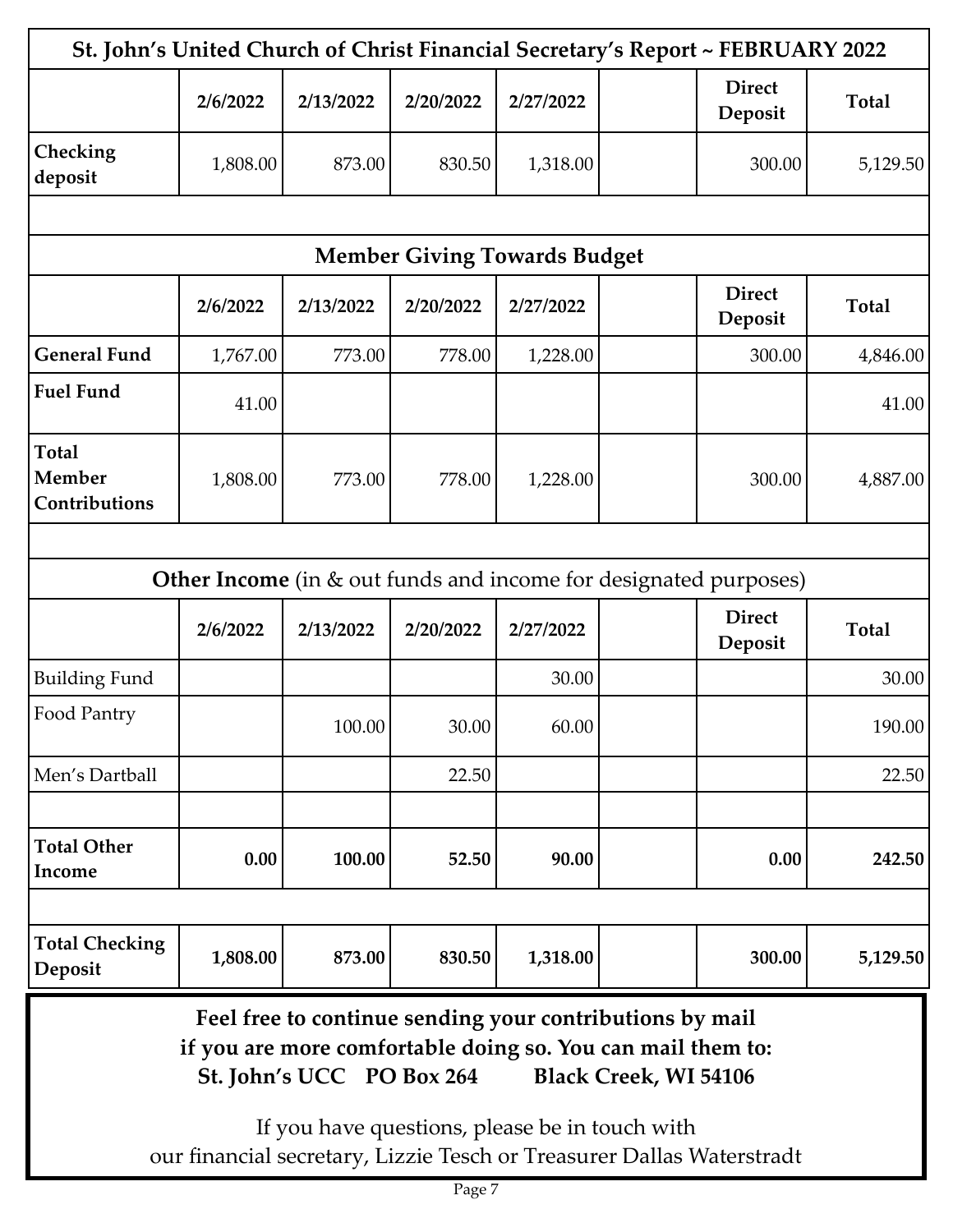## **Building Fund Beginning Balance** \$19,122.27 Deposits \$30.00 Interest \$0.00 Disbursements \$0.00 Ending Balance \$19,152.27 **Memorial Fund** Beginning Balance \$9,685.47 Deposits \$0.00 Disbursements \$0.00 Ending Balance \$9,685.47 **Organ Fund** Beginning Balance \$4,455.00 Deposits \$0.00 Disbursements \$0.00 Ending Balance \$4,455.00 General Fund<br>Beginning Balance \$27,577.64 Interest \$0.47 Deposits \$5,099.50 Disbursements (\$8,527.78) Ending Balance \$24,149.83 **Boiler/Furnace Fund** Beginning Balance \$1,800.00 Deposits \$0.00 Disbursements \$0.00 Ending Balance \$1,800.00 **Stained Glass Fund** Beginning Balance \$35,000.00 Deposits \$0.00 Disbursements \$0.00 Ending Balance \$35,000.00 **Plastering Fund** Beginning Balance \$2,176.00 Deposits \$0.00 Disbursements \$0.00 Ending Balance \$2176.00 Totals Beginning Balance \$99,816.38 Deposits \$5,129.50 Interest \$0.47 Disbursements (\$8,527.78) Ending Balance \$96,418.57 **YTD Membership Giving \$21,564.50 YTD Expenses** (\$17,858.36) **Net Amount\* \$3,706.14 \* excludes contributions and disbursements for special offerings**

#### **St. John's United Church of Christ Treasurer's Report ~ FEBRUARY 2022**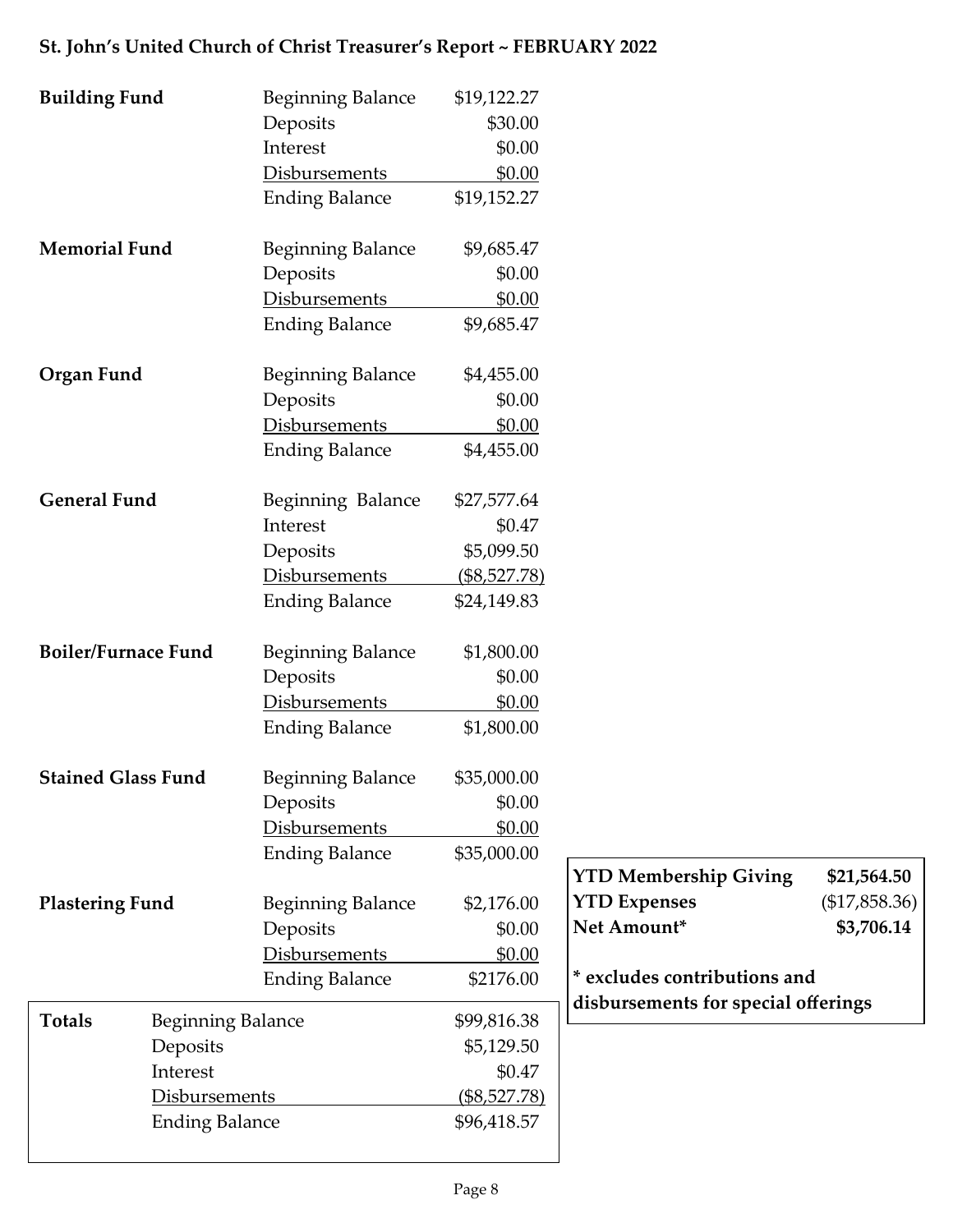# **Women's Guild News**

The Women's Guild met on Wednesday March 2, 2022 at 1:30pm with ten members present. We were happy to have Sally Dickinson with us on the computer monitor while she was taking care of Mike who is getting stronger. Our prayers are with them as well as Pastor Moira who is fighting with lupus and a cough.

Our devotional leader was Vi Brown-Luebke leading us in prayer. She then asked about "How Do We Determine Easter?" - the first Sunday after the full moon after the equinox, and forty days plus Sundays before is Ash Wednesday. The symbols of Easter came about 1700 by German immigrants when eggs were colored, eaten, and hidden as games. Easter is a symbol of new life. Lilies are a sign of purity. There were once beautiful hats for women and girls and parades as well. There is candy, chocolate eggs and colorful jelly beans (displayed on beautiful towels she had made) which were all yummy tasting. She closed with prayer.

The offering was taken and the business meeting was called to order by President Roberta Lorenz. The secretary and treasurer's reports were read and approved with \$10,455.56 in the general fund and \$497..98 in the memorial fund. The debit card has been received and is in use. Curtains were discussed—long vs. short style. A show of hands approved them in the long style as they can always be shortened. Motion carried. The large clock has been purchased. The soup pots will be purchased and we are in need of Nescos. Vi Brown Luebke and Sally Dickinson have ones to donate. Thanks much. Need foil liners to go in the Nescos which are easy to clean up. Easter Breakfast was discussed. Palms have been ordered and flower slips are to be turned in. Communion was discussed and how to serve it to keep everyone safe.

We closed by singing happy birthday to Vi and Donna and praying the Lord's prayer in unison. We were served delicious cupcakes by Vi Brown-Luebke as hostess and lots of jelly beans.

Our next meeting is Wednesday April 6th at 1:30pm with Esther Meyer as devotions leader and hostess.

*Audrey Hooyman-Blake, secretary*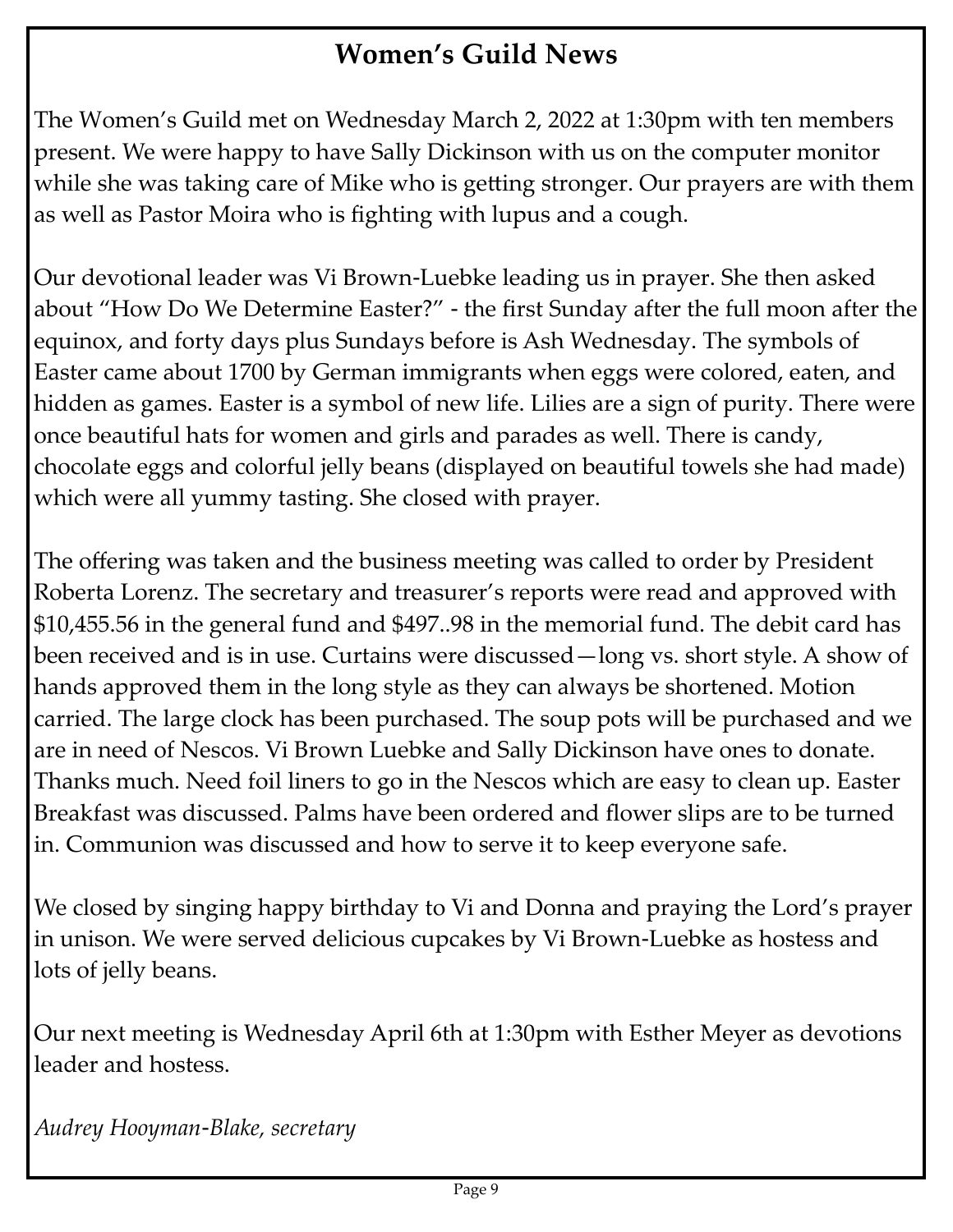# **April 2021**

**How to reach Pastor Moira: phone 715-851-3080 email pastormoira73@gmail.com** **Pastor's Office Hours**

Tuesdays, Wednesdays & Thursdays Please call/text to make sure

**Sunday Schedule: Trinity ~ 8:45am Worship**

 **Black Creek ~ 9:00am Education Hour & 10:15 am Worship Cecil ~ 4:00pm Worship \*\*\* PLEASE NOTE NEW TIME \*\*\***

| Sunday                                                                                                                                                  | Monday                  | Tuesday                                    | Wednesday                                                                                                                           | Thursday                                                   | Friday                                                 | Saturday                                                                       |
|---------------------------------------------------------------------------------------------------------------------------------------------------------|-------------------------|--------------------------------------------|-------------------------------------------------------------------------------------------------------------------------------------|------------------------------------------------------------|--------------------------------------------------------|--------------------------------------------------------------------------------|
|                                                                                                                                                         |                         |                                            | Key to locations:<br><b>BC</b> = St. John's Black Creek<br>$T = Trinity$<br>C = St. John's Cecil<br><b>ALC</b> = Ascension Lutheran |                                                            | $\mathbf{1}$                                           | $\overline{2}$                                                                 |
| 3 Communion<br><b>TJ SCRIP</b><br>11:30am BC<br>Confirmation                                                                                            | $\overline{\mathbf{4}}$ | 5<br>7pm BC<br>Christian Ed                | 6<br>1:30pm BC<br>Guild<br>Lenten<br>Worship, 5pm                                                                                   | 7<br>5:30pm T<br>Council                                   | 8                                                      | $\boldsymbol{9}$                                                               |
| 10<br>Palm &<br>Passion<br>Sunday<br>C Consistory                                                                                                       | 11                      | 12<br>2pm T Circle<br>6:30pm BC<br>Council | 13<br>6:30pm BC<br>Choir                                                                                                            | 14<br>Maundy<br>Thursday<br>Worship, 7pm<br>at Black Creek | 15<br><b>Holy Friday</b><br>Worship, 7pm<br>at Trinity | 16<br><b>Holy Saturday</b><br><b>CECIL</b><br>Food $\sim$ 4pm<br>Worship ~ 5pm |
| 17<br><b>Easter Sunday</b><br>Trinity<br>Worship<br>7:45am<br>Breakfast after<br><b>Black Creek</b><br><b>Breakfast</b><br>8:30am<br>Worship<br>10:15am | 18                      | 19<br>Pastor Moira vacation                | 20<br>5-7pm ALC<br>Pantry<br>distribution<br>(help needed<br>all day)<br>6:30pm BC<br>Choir                                         | 21<br>9am C Closet<br>work day                             | 22                                                     | 23<br>9-11am ALC<br>Pantry<br>distribution<br>(help needed<br>from 8am)        |
| 24<br><b>Break The</b><br>Silence<br>Sunday                                                                                                             | 25                      | 26<br>Noon-3pm C<br>Closet<br>distribution | 27<br>6:30pm BC<br>Choir                                                                                                            | 28                                                         | 29                                                     | 30<br>Association<br>Annual<br>Meeting<br>Tomorrow<br>Confirmation<br>at BC    |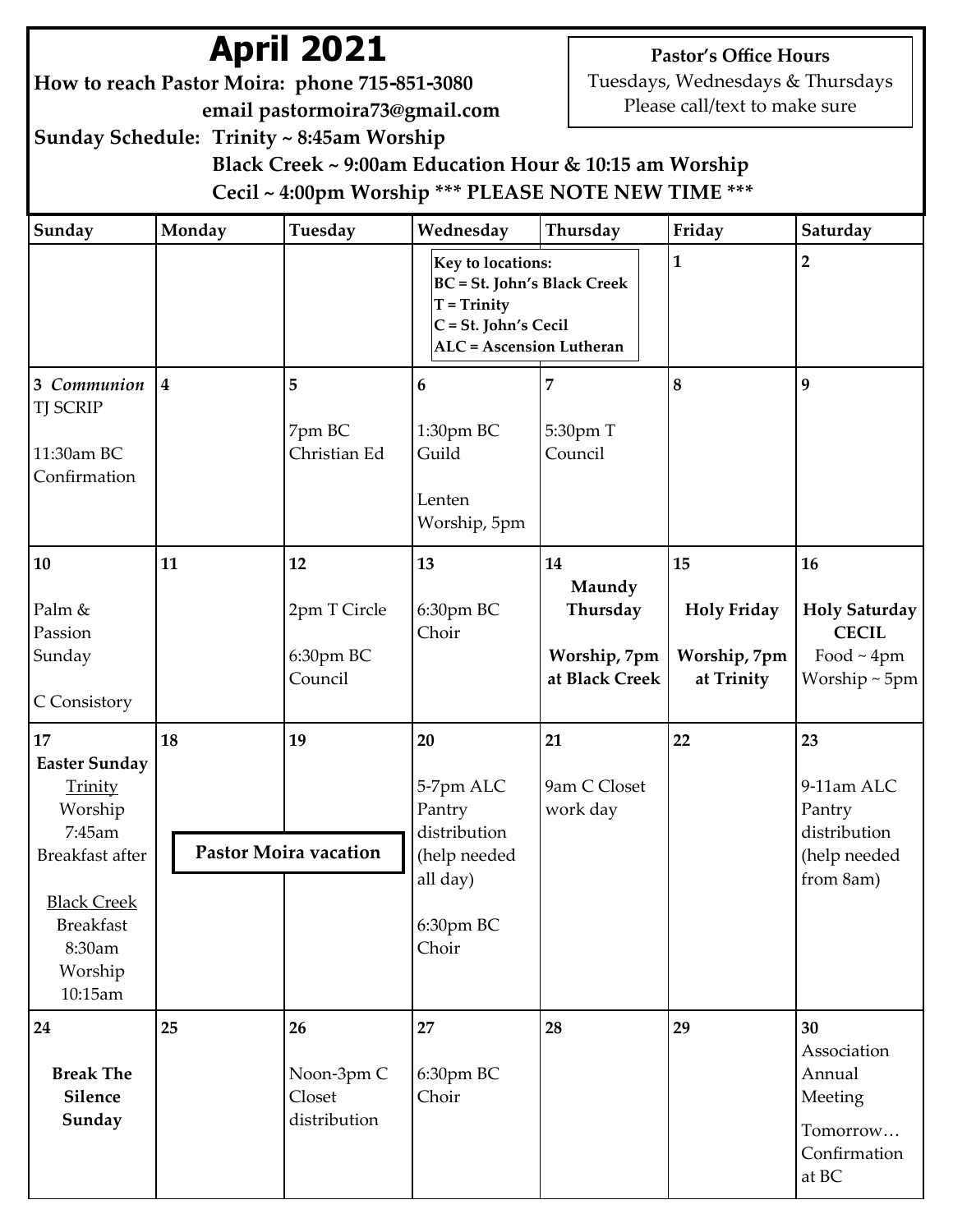| Return to Pastor Moira by Sunday April 10th                                                                                                                                                                                                                                             |            |
|-----------------------------------------------------------------------------------------------------------------------------------------------------------------------------------------------------------------------------------------------------------------------------------------|------------|
| How you would like your dedication to read:                                                                                                                                                                                                                                             |            |
| 2022 Easter Flower Dedication Form<br>Please PRINT clearly                                                                                                                                                                                                                              | Your name: |
|                                                                                                                                                                                                                                                                                         | $\chi$     |
| Everything MUST be at church by Friday April 15th<br>Questions? Talk with Karen Arnold or Pastor Moira                                                                                                                                                                                  |            |
| Dedications must be received by <u>Sunday April 10th</u><br>to be included in the Easter worship bulletin.                                                                                                                                                                              |            |
| will deliver to church, but you should call early for the<br>best selection. Please place orders by <u>Friday April 8th</u><br>You are also welcome to bring your own plants or flowers.<br>and Black Creek Garden & Gifts (920-984-3494)<br>Both Kailhofer's in Seymour (920-833-2321) |            |
| beautify our sanctuary on Easter Sunday, April 17th<br>Easter Flowers For The Sanctuary<br>To celebrate Jesus' resurrection we would like to                                                                                                                                            |            |

# **Holy Week & Easter Schedule**

**Maundy Thursday ~ April 14th**

Worship at Black Creek at 7pm

**Holy Friday ~ April 15th**

Worship at Trinity at 7pm

**Easter Weekend**

Saturday April 16th ~ Cecil Food at 4pm (things you don 't need a fork to eat!) Worship at 5pm

Sunday April 17th ~ Trinity Worship at 7:45am Breakfast to follow ~ sign up sheets are at church & we need fruit & pastries

> Sunday April 17th ~ Black Creek Breakfast at 8:30am ~ sign up sheets are at church Worship at 10:15am